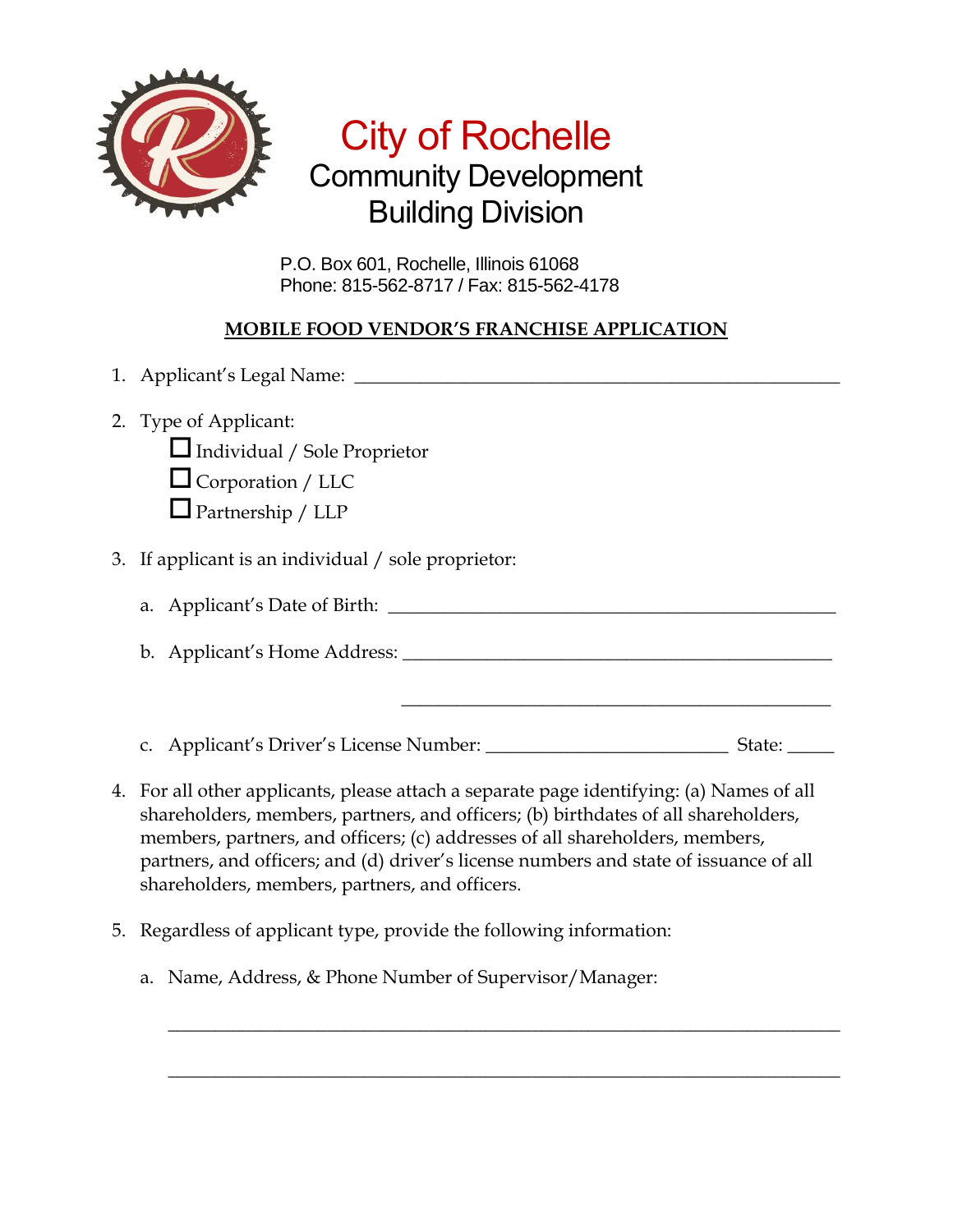- 6. Federal Employer Identification Number: \_\_\_\_\_\_\_\_\_\_\_\_\_\_\_\_\_\_\_\_\_\_\_\_\_\_\_\_\_\_\_\_\_\_\_\_\_
- 7. Illinois State Tax Identification Number: \_\_\_\_\_\_\_\_\_\_\_\_\_\_\_\_\_\_\_\_\_\_\_\_\_\_\_\_\_\_\_\_\_\_\_
- 8. Description of Mobile Food Truck. Please provide an accurate description of the Mobile Food Truck to be used, including dimensions. Also, include with the application a photograph of the Mobile Food Truck to be used.

\_\_\_\_\_\_\_\_\_\_\_\_\_\_\_\_\_\_\_\_\_\_\_\_\_\_\_\_\_\_\_\_\_\_\_\_\_\_\_\_\_\_\_\_\_\_\_\_\_\_\_\_\_\_\_\_\_\_\_\_\_\_\_\_\_\_\_\_\_\_\_\_\_\_\_

\_\_\_\_\_\_\_\_\_\_\_\_\_\_\_\_\_\_\_\_\_\_\_\_\_\_\_\_\_\_\_\_\_\_\_\_\_\_\_\_\_\_\_\_\_\_\_\_\_\_\_\_\_\_\_\_\_\_\_\_\_\_\_\_\_\_\_\_\_\_\_\_\_\_\_

\_\_\_\_\_\_\_\_\_\_\_\_\_\_\_\_\_\_\_\_\_\_\_\_\_\_\_\_\_\_\_\_\_\_\_\_\_\_\_\_\_\_\_\_\_\_\_\_\_\_\_\_\_\_\_\_\_\_\_\_\_\_\_\_\_\_\_\_\_\_\_\_\_\_\_

\_\_\_\_\_\_\_\_\_\_\_\_\_\_\_\_\_\_\_\_\_\_\_\_\_\_\_\_\_\_\_\_\_\_\_\_\_\_\_\_\_\_\_\_\_\_\_\_\_\_\_\_\_\_\_\_\_\_\_\_\_\_\_\_\_\_\_\_\_\_\_\_\_\_\_

\_\_\_\_\_\_\_\_\_\_\_\_\_\_\_\_\_\_\_\_\_\_\_\_\_\_\_\_\_\_\_\_\_\_\_\_\_\_\_\_\_\_\_\_\_\_\_\_\_\_\_\_\_\_\_\_\_\_\_\_\_\_\_\_\_\_\_\_\_\_\_\_\_\_\_

\_\_\_\_\_\_\_\_\_\_\_\_\_\_\_\_\_\_\_\_\_\_\_\_\_\_\_\_\_\_\_\_\_\_\_\_\_\_\_\_\_\_\_\_\_\_\_\_\_\_\_\_\_\_\_\_\_\_\_\_\_\_\_\_\_\_\_\_\_\_\_\_\_\_\_

9. Description of Goods Sold. Please provide a description of the goods to be sold from the Mobile Food Truck. If possible, include the proposed menu.

10. Have the applicant (if an individual / sole proprietor) or any of its shareholders, members, partners, officers (if a corporation / LLC or a partnership / LLP), and any supervisors or managers ever been convicted of a felony, misdemeanor, or violation of a municipal ordinance?

Yes. If yes, please provide the name of the individual convicted, the date of conviction, the nature of the offense, the punishment assessed, and whether the punishment has been completed.

 $\Box$  No.

As part of this Application, the Applicant must also provide background checks, conducted by the Rochelle Police Department, for the applicant, and any shareholder, member, partner, officer, supervisor, and manager.

11. Does the Applicant have a valid Ogle County Food Permit? If so, the Applicant must provide a copy of the permit with this Application.

| ٩<br>m,      |
|--------------|
| <sub>O</sub> |

s. Provide a copy of the permit with this Application.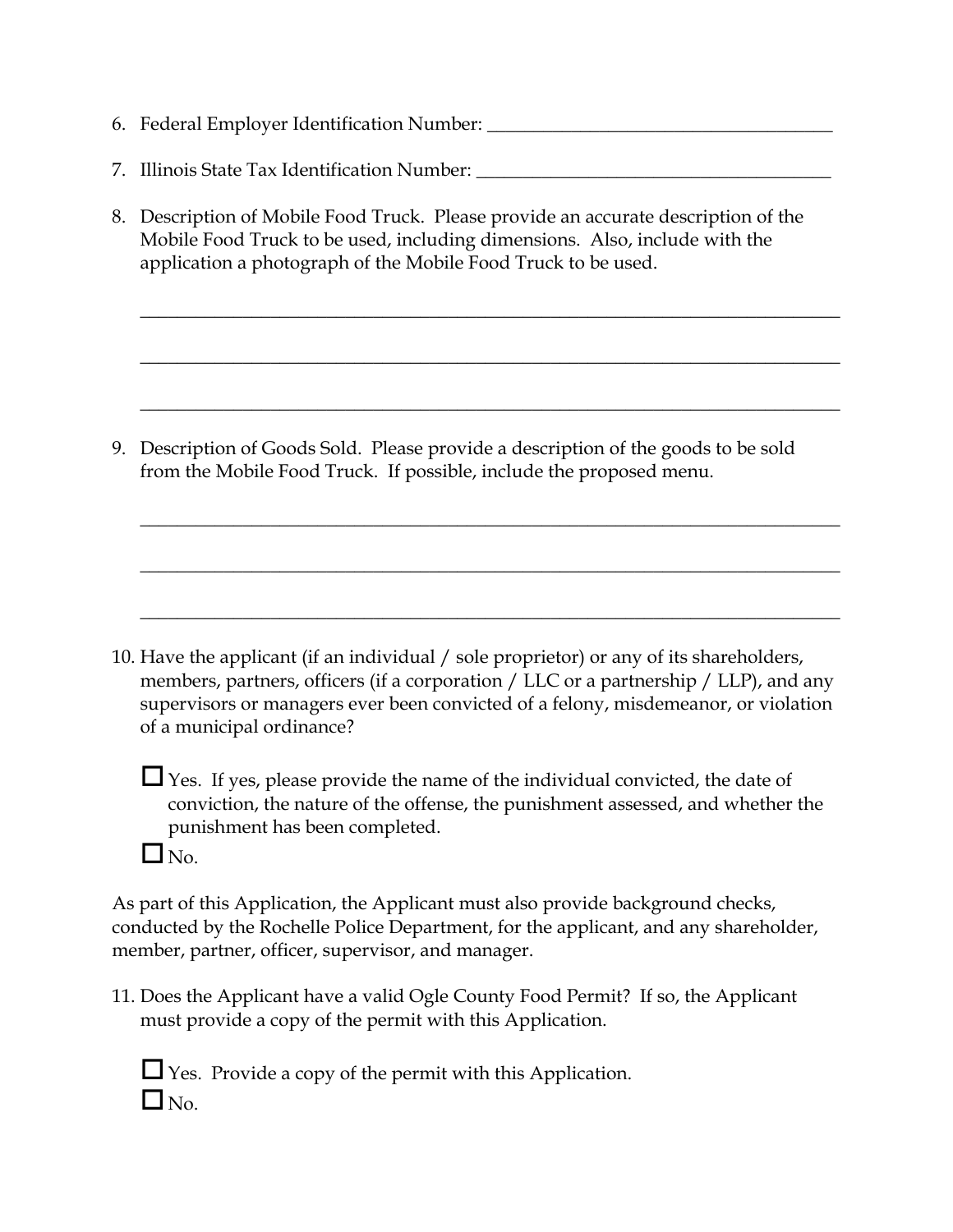12. Does the Applicant have a current General Commercial Liability Insurance Policy covering the Mobile Food Truck and the activities to be conducted thereon providing liability coverage of not less than \$500,000.00, and including the City of Rochelle as an additional insured and that provides notice to the City of Rochelle in the event of cancellation?

Yes. If yes, provide a copy of said policy with the Application.  $\square_{\text{No.}}$ 

13. Does the Applicant have Commercial Vehicle Insurance coverage?

Yes. If yes, provide written proof of insurance with the Application.  $\Box$  No.

- 14. Is the Applicant a registered business, as described under Sec. 26-44 of the Rochelle Municipal Code?
	- $\Box$  Yes.  $\Box$  No.

15. List proposed location and hours of operation:\_\_\_\_\_\_\_\_\_\_\_\_\_\_\_\_\_\_\_\_\_\_\_\_\_\_\_\_\_\_\_\_\_

I hereby affirm that, to the best of my knowledge, all answers and information given in this Application are true and correct. I further affirm that I have read the City of Rochelle's Municipal Code provisions relating to Mobile Food Vendors, Secs. 70-150 – 70-158, and understand them to apply to the Applicant and any activities conducted by the Applicant on a Mobile Food Truck. I further affirm that if, at any time, the Applicant fails to comply with said Rochelle Municipal Code provisions, that any franchise issued may be revoked with or without notice. I further affirm that by signing this Application I am admitting that I have the authority to sign on behalf of the Applicant, its shareholders, officers, members, partners, or agents, as applicable.

**\_\_\_\_\_\_\_\_\_\_\_\_\_\_\_\_\_\_\_\_\_\_\_\_\_\_\_\_\_\_\_\_\_ \_\_\_\_\_\_\_\_\_\_\_\_\_\_\_\_\_\_\_\_\_\_\_\_\_\_\_\_\_\_\_\_\_\_\_\_**

\_\_\_\_\_\_\_\_\_\_\_\_\_\_\_\_\_\_\_\_\_\_\_\_\_\_\_\_\_\_\_\_\_\_\_\_\_\_\_\_\_\_\_\_\_\_\_\_\_\_\_\_\_\_\_\_\_\_\_\_\_\_\_\_\_\_\_\_\_\_\_\_\_\_\_\_\_\_

**Signature: Date:**